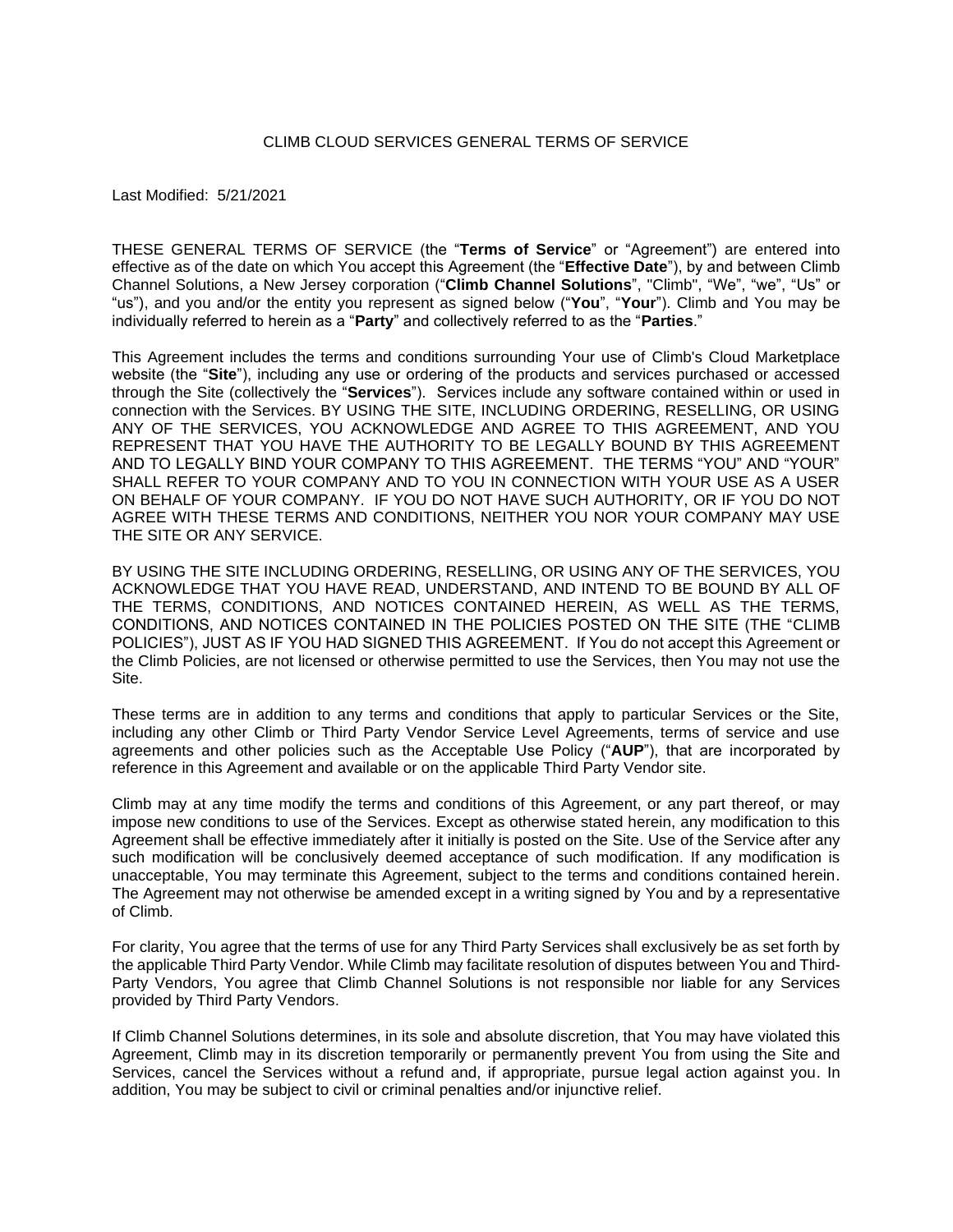# **1. DEFINITIONS**

"**Climb**" refers to Climb Channel Solutions, Inc., a New Jersey corporation.

"**Services**" refers to the two categories of Services available on the Site: (a) Services that are developed by and licensed to end users by Climb ("**Climb Service**"); and (b) Services that are developed and licensed to end users by a third-party vendor (such vendors are referred to in this Agreement as a "**Third Party Vendor**" and their Services are referred to as "**Third Party Vendor Services**").

"**Service Level Agreement**" means all service level agreements that we offer with respect to the Services and posted on the Site, as they may be updated by us from time to time. The service level agreements we currently offer with respect to the Services are located [here.](https://www.climbcs.com/site/content/terms)

"**Terms**" refers to the terms of this Agreement as well as the additional terms, conditions and policies related to the Services posted on [online on our website](https://www.climbcs.com/site/content/terms) or a third-party vendor's website.

"**User**" or "**customer**" refers to end users of the Services who purchase such Services through a Climb Channel Solutions Reseller.

"**You**" or "**Your**" in this Agreement refers to any individual or entity who accepts this Agreement, has access to Your account, uses the Services or the Site, or orders the Services, and includes both end users of the Services as well as Climb Resellers (defined below).

## **2. CLIMB CHANNEL SOLUTIONS RESELLERS**

If You are an authorized reseller customer of Climb Channel Solutions or one of Climb's affiliates ("**Climb Reseller**"), and unless otherwise agreed to in a separate written agreement between us in respect of Services, You agree that Climb's sales terms and conditions set forth at [www.ClimbCS.com,](http://www.climbcs.com/) as modified by this Agreement, govern Your purchase of Services for resale by You to Your customers as well as use of the Site by You or Your customers.

Please note that while Your reseller account may have been set up with a Climb local affiliate, when You purchase Services on the Site, these sales occur through the Climb Channel Solutions entity described in the definitions section above.

As a Climb Reseller, You acknowledge that You are responsible for the acts or omissions of Your customers that use the Site or the Services and confirm that You have disclosed and that Your customers have agreed to their responsibilities and obligations under this Agreement. If You become aware that any customer is violating its obligations under this Agreement, You will immediately notify Climb Channel Solutions. You agree that the financial arrangement between You and Climb Channel Solutions is NOT a paid when paid arrangement i.e. failure of Your customers to pay for Services purchased will not relieve You of Your obligation to timely pay Climb for the Services ordered by or through you. You are responsible for providing Service support to Your customers.

### **3. SERVICE END USERS**

If You are an end user of the Services, You acknowledge and agree that You must first contact Your Climb Reseller or its designated representative with regard to any Service issues, including any issues with support or payment.

# **4. AUTHORITY**

The Site and the Services are only available to users who are authorized to form legally binding contracts under applicable laws in the jurisdictions in which the Services are offered.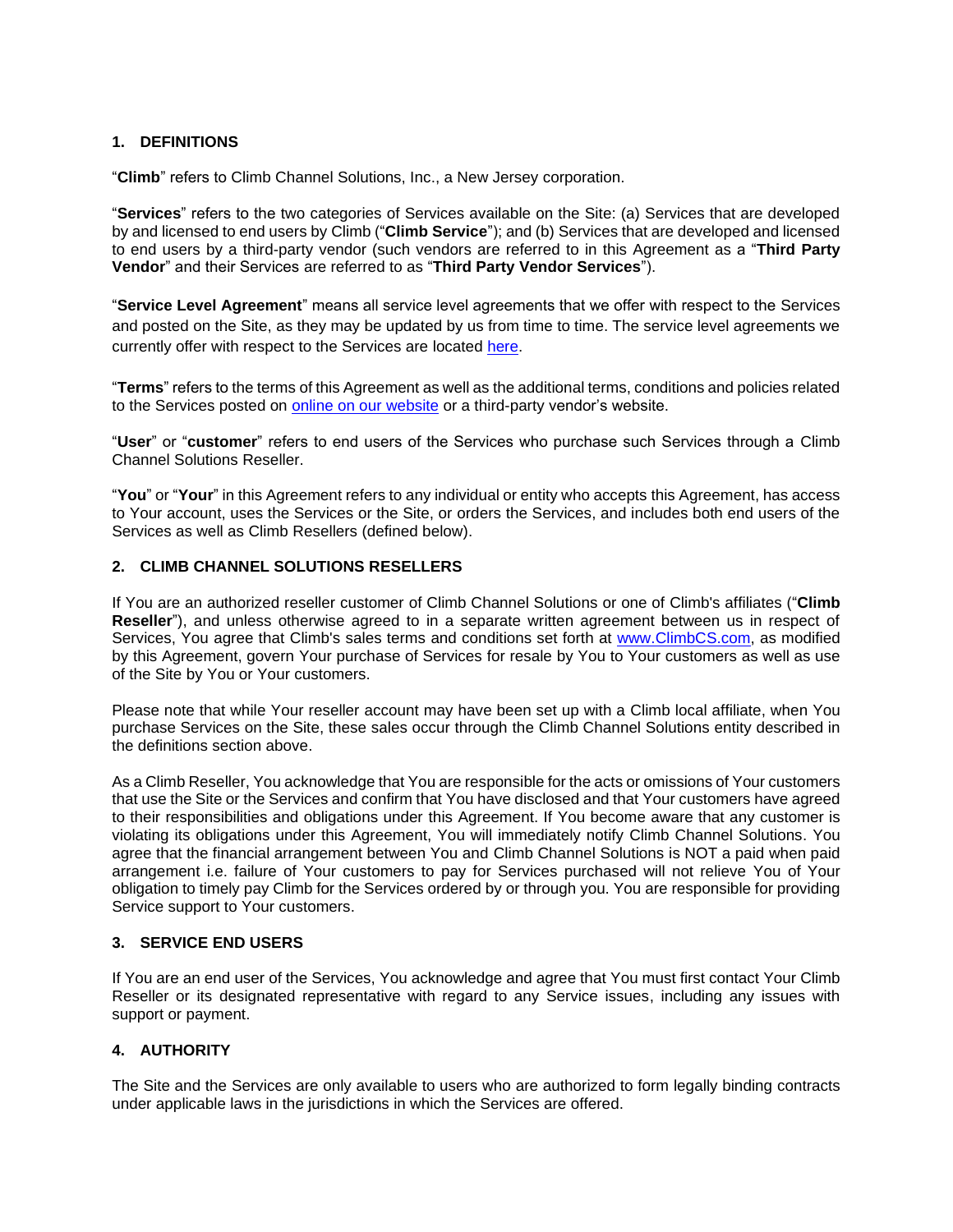#### **5. USE, FEES, PAYMENT TERMS AND TAXES**

(a) USE OF SERVICE(S). Climb Channel Solutions will specify the term of authorized use of the Service(s), the fees and other charges for the Service(s), any special payment terms, the scope of use, and the numbers, types and identifiers of permitted users, applications, servers, devices, capacity and locations at or through which You are permitted to use the Service(s) in Your order. You may not use or otherwise access the Service(s) in a manner that exceeds Your authorized use. If You exceed Your authorized i.e. permitted, use of the Service(s), then, You will promptly notify Climb and immediately: (i) disable or correct impermissible use; or (ii) purchase additional Service(s) to correspond to actual use. You agree that Climb may review Your use of the Service(s), and You will provide any reasonable assistance to verify Your compliance with this Agreement. Climb may suspend or terminate Your use of the Service(s) immediately upon written notice of non-compliance identified in such review, in addition to exercising any other rights or remedies Climb Channel Solutions may have.

- (b) FEES AND PAYMENT TERMS.
- 1) Climb Resellers: If You are a Climb Reseller, You agree to the following terms set forth in this section. Payment may be accepted by methods made available by Climb from time to time, including credit card, wire transfer, PayPal or ACH. You agree to pay the fees and charges for the Services as outlined in the registration process and that appear on the Site, as may be amended from time to time. You acknowledge that fees and charges for Services You purchase may, as a result of foreign currency exchange fluctuation, be adjusted during the term of Your subscription, at Climb's sole discretion. Therefore, the amount You pay for the Services may vary from time to time during the term of your Subscription, even though You may purchase Services in advance for a fixed term. Fees and charges for Services are non-refundable. Charges may include, but are not limited to: (i) subscription fees for the relevant service; (ii) domain registration and renewal fees; (iii) SSL certificate fees; (iv) additional features fees; (v) disk space or bandwidth fees; (vi) additional e-mail accounts fees; (vii) internet access subscription fees; (viii) any applicable internet access roaming charges; and (ix) any applicable taxes. Climb will notify You of any such changes by updating the Site or sending notice by e-mail or regular mail.

You must pay in advance for Your customer's use of the Services, unless otherwise agreed to by Climb. You authorize Climb to charge any amounts payable by You, in connection with Your customer's use of the Services, automatically using the payment method you selected during the registration process or such payment information that You provide thereafter, regardless of the status of Your account with Climb and subject only to the terms and conditions of the agreement between You and Your payment processing provider. Your right to order the Services is subject to any limits established by Your credit card or other payment processing issuer. For any and all credit card chargebacks, Climb may charge You an administration fee equivalent to the greater of 5% of the chargeback or \$25 USD. In respect of all valid credit cards that You provide Climb for the purpose of payment, if You do not notify Climb prior to the expiration date of such credit card, Climb will automatically update the expiration date of the credit card on Climb's own internal system to the next year in order to prevent any undesired interruption of Services.

If Climb waives the requirement for You to pay in advance, You must pay within 30 days of the date of the invoice issued by Climb, or within such other time as indicated on the invoice, and You must pay via wire transfer, ACH or such other electronic payment method deemed acceptable by Climb. Climb may charge You 1.5% per month for late payments. In no event will Climb extend more than \$5,000 to you, unless otherwise agreed to in writing. Climb may require You to provide credit card information as backup for payment in case You do not pay within the time indicated on the invoice and in such case, Climb may automatically charge Your credit card for such outstanding amounts and may charge You a one-time processing fee of 3.5%.

Climb may, in its sole discretion, charge amounts payable by You in USD or in in Your local currency.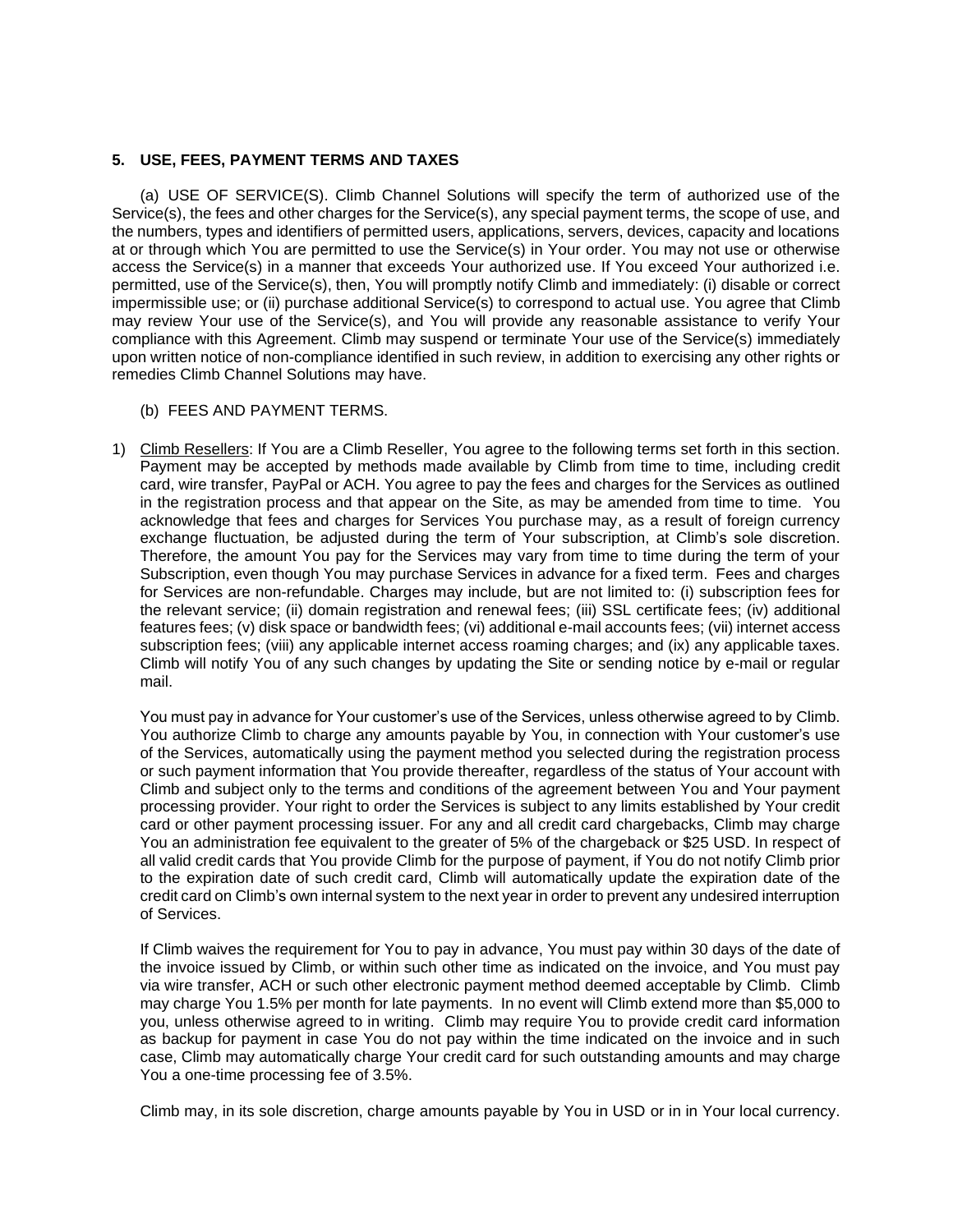If You fail to make timely payment You agree that Climb may, in addition to all other rights and remedies provided to Climb hereunder or at law, terminate or suspend the affected Service(s).

Climb will charge You a reactivation fee of \$19.95 USD for each cancelled customer account. Climb will assess You a \$99.95 USD fee if Climb is required to restore Your data files to Your reactivated account(s). Wire transfers should include any additional processing fees that may apply, particularly international wire transfers. You are responsible to ensure these additional fees, if any, are added to the wire transfer submitted to us. An account split fee of \$19.95 USD will apply if You split existing accounts into new accounts. Climb will apply this fee to the new account(s) created.

You are responsible for billing and collecting any payments for Services from Your customers. To the extent Climb provides You with payment frequency options, You agree that You will extend the payment frequency option that You choose to Your customers.

If at any time Your fees are more than ninety (90) days in arrears, Climb, in its sole and absolute discretion, may deem that You have abandoned the Service and Your customers and Climb reserves the right to terminate Your customer accounts with cause and assume ownership of Your customers directly, without any financial consideration, penalty, damages or relief to You whatsoever. Climb may immediately assume the billing and support relationship with Your Service customers directly. Climb may also establish a direct relationship with Your customers in the event You or Climb terminates Your Climb Reseller account and without any financial consideration, penalty, damages or relief to You whatsoever.

Quoted prices, including discount structure, are subject to change without notice.

2) End Users: If You are an end user of the Services purchasing the Services from a Climb Channel Solutions Reseller, Your Climb Reseller will invoice Your Service fees to You and Your obligations with respect to payment will continue to apply as if such payment were being made directly to Climb. If You are an end user of the Services purchasing the Services directly from Climb Channel Solutions, Climb will invoice Your Service fees to You and You shall make payment directly to Climb.

(c) TAXES. All payments are exclusive of Federal, state, provincial, local or foreign taxes, duties, tariffs, levies and similar assessments. You agree to bear and be responsible for the payment of all taxes, duties, tariffs, levies, fees and charges of any kind, including sales, use, excise or value added taxes, and all other similar charges (collectively, "**Taxes**") that are imposed on transactions by or under the authority of any government body, excluding Taxes based solely upon Climb's net income. If You are a tax-exempt entity or claim exemption from any Taxes hereunder, You will provide a certificate of exemption upon commencement of Service and, after receipt of valid evidence of exemption, Climb will not charge You any Taxes for which You are exempt.

### **6. GRANT OF USE RIGHTS; OWNERSHIP; CUSTOMER RESTRICTIONS**

(a) CLIMB CHANNEL SOLUTIONS SERVICES. Climb hereby grants to You, conditioned upon payment of applicable fees, a non-exclusive, non-assignable, non-transferable, worldwide right during the term of the subscription to access and use Climb Channel Solutions Services that Climb represents to You as being licensable by Climb Channel Solutions to You under this Agreement.

(b) CLOUD MARKETPLACE. Climb hereby grants to you, conditioned upon payment of applicable fees, a non-exclusive, non-assignable, non-transferable, worldwide right during the term of Your subscription to access and use the Climb Cloud Marketplace in furtherance of its access and use of Climb Channel Solutions Services. Climb Cloud Marketplace will include any and all third-party licenses in furtherance of the creation and maintenance of Climb Cloud Marketplace.

(c) DOCUMENTATION. Climb hereby grants to You a non-exclusive, non-assignable, non-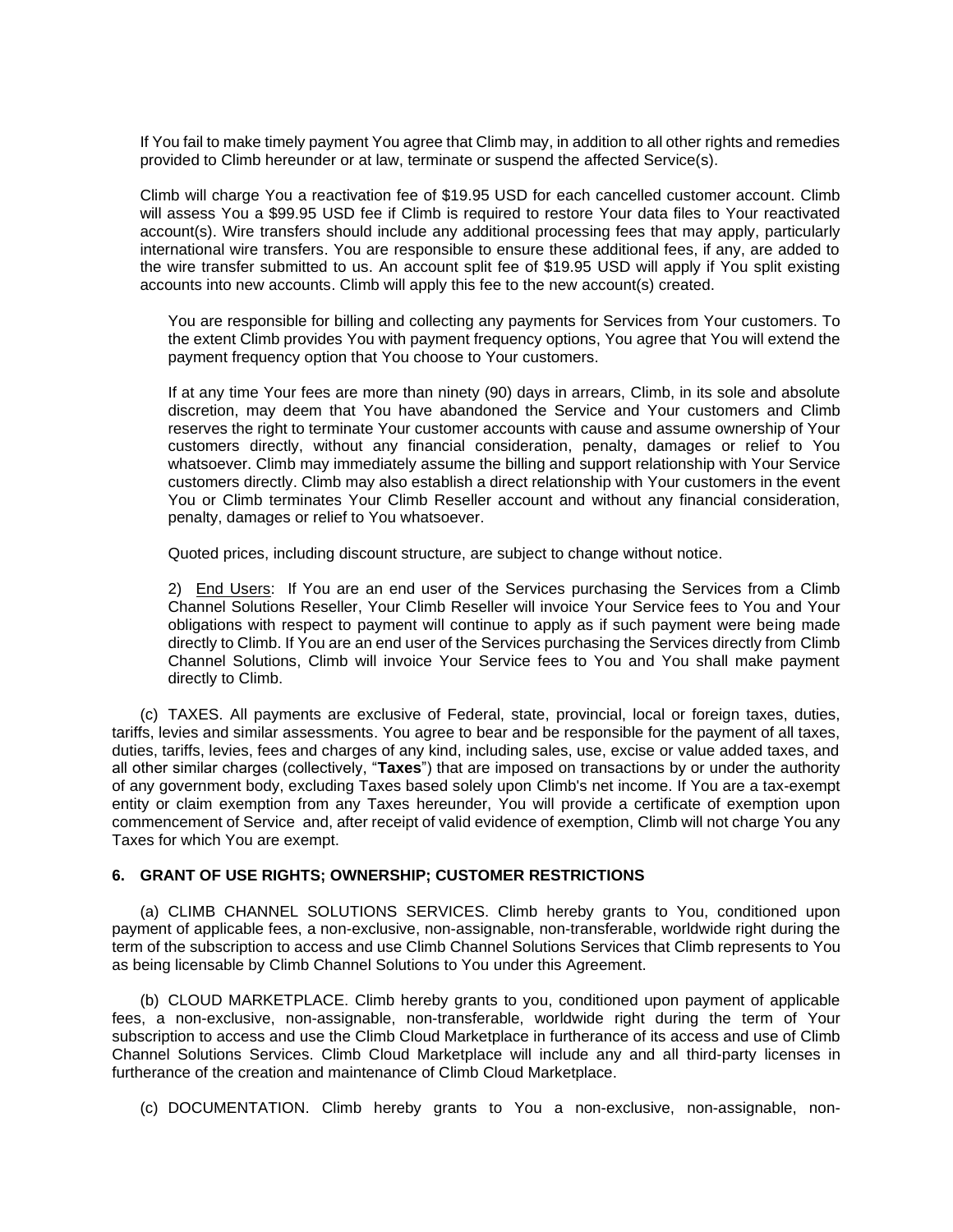transferable, worldwide right during the term of Your subscription to access and use only in association with the Service, if any, user documentation relating to the operation and use of the Climb Channel Solutions Service(s) that may be provided by Climb to you, as updated by Climb from time to time ("**Documentation**").

(d) CUSTOMER DATA. You hereby grant Climb and applicable Third Party Vendors a non-exclusive, non-transferable, royalty-free, worldwide right to use the electronic data specifically pertaining to You and/or Your users that is processed using the Service(s) (collectively "**Customer Data**") strictly for the limited purpose of providing the Service(s) to You or an end user.

(e) OWNERSHIP. You acknowledge and agree that the Site and any and all related software used in connection with the Services contain proprietary and confidential information of Climb or Third Party Vendors or other third parties that is protected by applicable intellectual property rights and other laws. As between Climb and You, all rights, title, and interest in and to all intellectual property rights in the Climb Service(s) and Documentation are owned exclusively by Climb. Except as expressly provided herein, Climb does not grant You (and Climb expressly reserves for ourselves and any of our licensors) any rights, express or implied, or ownership in the Climb Service(s) and Documentation. Climb shall have a royaltyfree, worldwide, non-exclusive, transferable, sub-licensable, irrevocable, perpetual right to make, use, sell, offer for sale, import, or otherwise incorporate into Climb Service(s) and Documentation, any suggestions, enhancements, recommendations, or other feedback provided by You relating to the Service(s) and Documentation.

(f) RESTRICTIONS. You shall not (and shall not permit others to): (i) license, sub-license, sell, resell, rent, lease, loan, transfer, distribute, time share or grant a security interest in the Service(s) or Documentation or any portion of the Site, or make any of them available for access by third parties, including without limitation, in the manner of a service bureau or hosted application (provided that there is no restriction for a Climb Channel Solutions Reseller reselling the Services as permitted under this Agreement); (ii) create derivative works based on or otherwise modify the Service(s) or Documentation; (iii) disassemble, reverse engineer or decompile the Service(s); (iv) access the Service(s) or Documentation in order to develop a competing product or service; (v) use the Service(s) to provide a service for others; (vi) use Climb Cloud Marketplace to operate more or different type of applications than permitted by Climb; (vii) use or send viruses or other harmful computer code; (viii) interfere with the integrity of the Service(s) in any manner; (ix) remove or modify a copyright or other proprietary rights notice on or in the Service(s) or Documentation; (x) use the Service(s) to reproduce, distribute, display, transmit or use material protected by copyright or other intellectual property right (including the rights of publicity or privacy) without first obtaining the permission of the owner; (xi) use a computer or computer network to cause physical injury to the property of another; (xii) violate any law or regulation of the United States or Canada, any state thereof or other government authority, including any applicable laws or regulations outside the United States or Canada based on use and access by Your Affiliate; (xiii) disable, hack or otherwise interfere with any security, digital signing, digital rights management, verification or authentication mechanisms implemented in or by the Service(s); (xiv) include, send, store or run software viruses, worms, Trojan horses or other harmful computer code, files, scripts, agents or programs from the Service(s); (xv) disrupt the integrity of the Service(s); (xvi) temporarily or permanently remove, copy, add, modify, halt or disable any computer data, computer programs or computer software from a computer or computer network without authorization; (xvii) cause a computer to malfunction, regardless of how long the malfunction persists; (xviii) alter, disable, or erase any computer data, computer programs or computer software without authorization or use them to obtain unauthorized access to the Services or Site; or (xix) access the Site or Services by any means other than through the interface provided by Climb to access the Site or Services.

(g) CUSTOMER CONDUCT. You agree that You are responsible for, without limitation, the following: (i) Your implementation of the Service(s); (ii) protecting the names and passwords of the users of the Service(s) and Site and preventing and notifying Climb of unauthorized use of the Service(s) or Site; (iii) appointing key designated support contacts for purposes of contacting Climb with regard to support questions and/or technical issues and ensuring that such contact information is current with Climb; (iv) the lawfulness of each user's acts and omissions; (v) using the Service(s) and Site encryption feature, if and when made available to You, for any of Your data containing sensitive information; (vi) using the Service(s)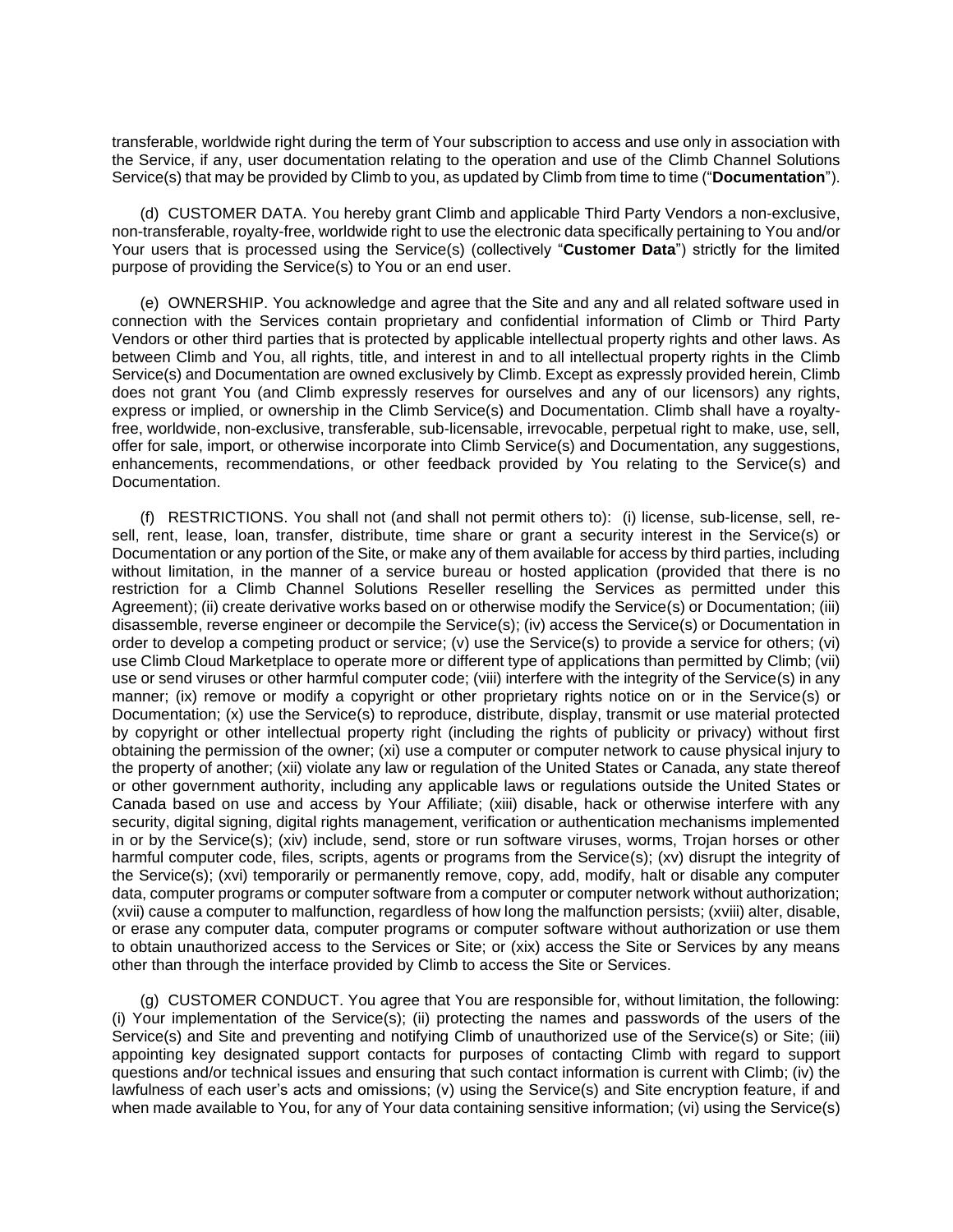and Site within the permitted scope and only in accordance with the numbers, types and identifiers of permitted users, applications, servers, devices, capacity and locations at or through which You are permitted to use the Service(s) and Site as set forth in the Terms; and (vii) using the Service(s) and Site only in accordance with applicable documentation.

(h) THIRD PARTY SERVICES. Notwithstanding anything to the contrary in this Agreement, Your license to use any Third Party Vendor Services is provided by the Third Party Vendor and not Climb, and is subject to any terms and conditions of services as made available by the Third Party Vendor, including, but not limited to, warranties (if any), ownership of intellectual property and permitted uses.

(i) THIRD PARTY SUPPLIERS AND SOFTWARE. As part of the Climb Services, You may be allowed to use certain software (including related documentation) provided by third party licensors. This software is neither sold nor distributed to You and You may use it solely as part of the Services and subject to any terms of service as made available by the third party, including, but not limited to, warranties (if any), ownership of intellectual property and permitted uses. You may not transfer such Software outside the Climb Services without specific authorization by Climb to do so.

## **7. PRODUCT SPECIFIC TERMS**

- (a) CLIMB WEB HOSTING.
	- 1)Climb's Web Hosting Service is a shared service, which means multiple web sites are hosted on the same server utilizing the same server resources. Climb's service is architected to meet the typical needs of home-based offices and small business website customers. It is NOT intended to support the demands of large enterprises, international businesses, or non-typical applications, all of which are better suited to the Climb Virtual Private Server Service.
	- 2)Unless You purchase Services with unlimited features, Climb Web Hosting Services are provided with set limitations, as defined by the service plan(s) subscribed to, as they may change from timeto-time.
	- 3)If You purchase Climb Web Hosting Services that are provided with unlimited features (e.g., bandwidth and disk space), the following terms apply: Climb does not set any pre-defined limits on the amount of resources You may consume as part of the subscribed Services. However, Climb reserves the sole and exclusive right to decide what constitutes reasonable consumption based on its provision to You of all the disk space and file transfer resources necessary to operate Your web site. Climb does not set any limits on the amount of disk space You may use for Your website, nor does Climb charge additional fees based on an increased amount of storage used, provided Your use of storage complies with this Agreement. You acknowledge and agree that these resource allocations are optimized and dedicated towards serving web documents, email services and are not intended for online storage, backups, or archiving of electronic files, documents, log files, etc., and any such prohibited use of the Services will result in the termination of Your account, with or without notice.
- (b) SSL CERTIFICATES. Climb SSL Certificates are subject to these additional terms and conditions:

1) Climb provides all SSL and EV SSL Certificates to You for exclusive use with other Services You purchase from Climb. You may not use any SSL or EV SSL Certificates You purchase from Climb with other services provided by any third parties.

2) You may not resell or otherwise redistribute for profit any SSL or EV SSL Certificates Climb provides without Climb's express written permission.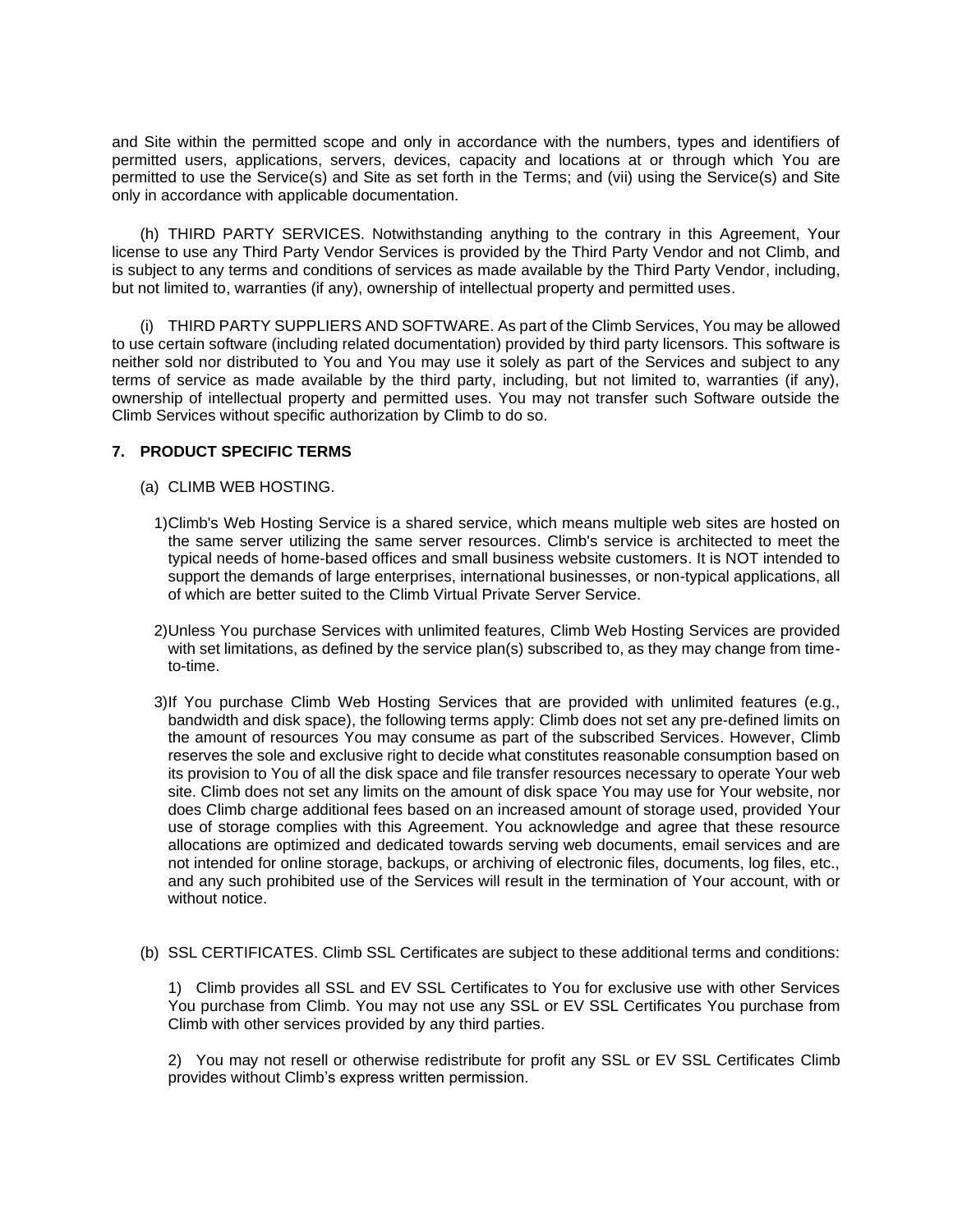3) All SSL and EV Certificates Climb provides to You are provided by way Comodo CA Ltd. Comodo may, contact You to validate the information provided for such SSL or EV SSL Certificates and Your eligibility for the certificates. Comodo is solely responsible for determining eligibility for all SSL or EV SSL Certificates.

4) You agree that you will be solely responsible for addressing any claims to Comodo directly as they pertain to any and all SSL and EV SSL Certificates purchased through Climb, and all such legal issues related to SSL and/or EV SSL Certificates between You and Comodo will only be interpreted and construed under the laws of the United Kingdom without regard to its conflicts of law principles.

### **8. SERVICE LEVEL AGREEMENTS**

Service Level Agreements may apply to certain Services. Climb may, at its sole discretion, change, discontinue or add Service Level Agreements from time to time.

#### **9. INTELLECTUAL PROPERTY**

(a) By submitting media and/or information such as text, photos, audio or videos, or any other content to the Site or through the Services (collectively, "**Content**"), You represent and warrant that such Content does not infringe upon any third party intellectual property right or personal rights, including, but not limited to, patent, copyright, trademark, trade secret, privacy or other intellectual or proprietary right.

(b) If Climb becomes aware of any Content posted by You in connection with the Services that could be infringing on a third party's intellectual property rights, Climb shall be authorized to initiate an investigation. If Climb receives a claim from a third party complainant with the applicable copyright or trademark registration number, a copy of the underlying copyrighted work along with Your materials and/or a good faith declaration, signed under penalty of perjury, that (i) the material is the property of the complainant, or (ii) the work has been copied and that use of the material is not defensible, then Climb, in its sole and absolute discretion, may, at any time, restrict Your access to the challenged material.

(c) Climb will notify You of the copyright infringement allegation and will allow You to respond to the allegation(s). You agree that Climb shall have no liability, directly or indirectly, to third parties for any of Your infringing materials nor to You for any cautionary measures taken by Climb as described herein.

(d) **DMCA Notice**. Climb responds to notices of alleged copyright infringement in accordance with the U.S. Digital Millennium Copyright Act (DMCA). If You believe that Your work has been exploited in a way that constitutes copyright infringement, You may contact Climb through the contact information provided below.

(e) You will not use the name, trademarks or logos of Climb, its affiliates or any Third Party Vendors without the prior written approval of the respective party. All content included on the Site and in the Services, such as text, graphics, logos, button icons, images, audio clips, digital downloads, data compilations, and software, is the property of Climb or its content suppliers and protected by United States and international copyright laws. The compilation of all content on the Site is the exclusive property of Climb and protected by U.S. and international copyright laws. All software used on the Site is the property of Climb or its software suppliers and protected by United States and international copyright laws.

### **10. WARRANTY DISCLAIMER**

(a) TO THE EXTENT PERMITTED BY LAW, THE SITE AND ALL SERVICES PROVIDED BY CLIMB ARE PROVIDED TO YOU "AS IS" AND "AS AVAILABLE" WITHOUT WARRANTY OR CONDITION OF ANY KIND, EITHER EXPRESS OR IMPLIED, INCLUDING, BUT NOT LIMITED TO, THE IMPLIED WARRANTIES AND CONDITIONS OF MERCHANTABILITY, FITNESS FOR A PARTICULAR PURPOSE,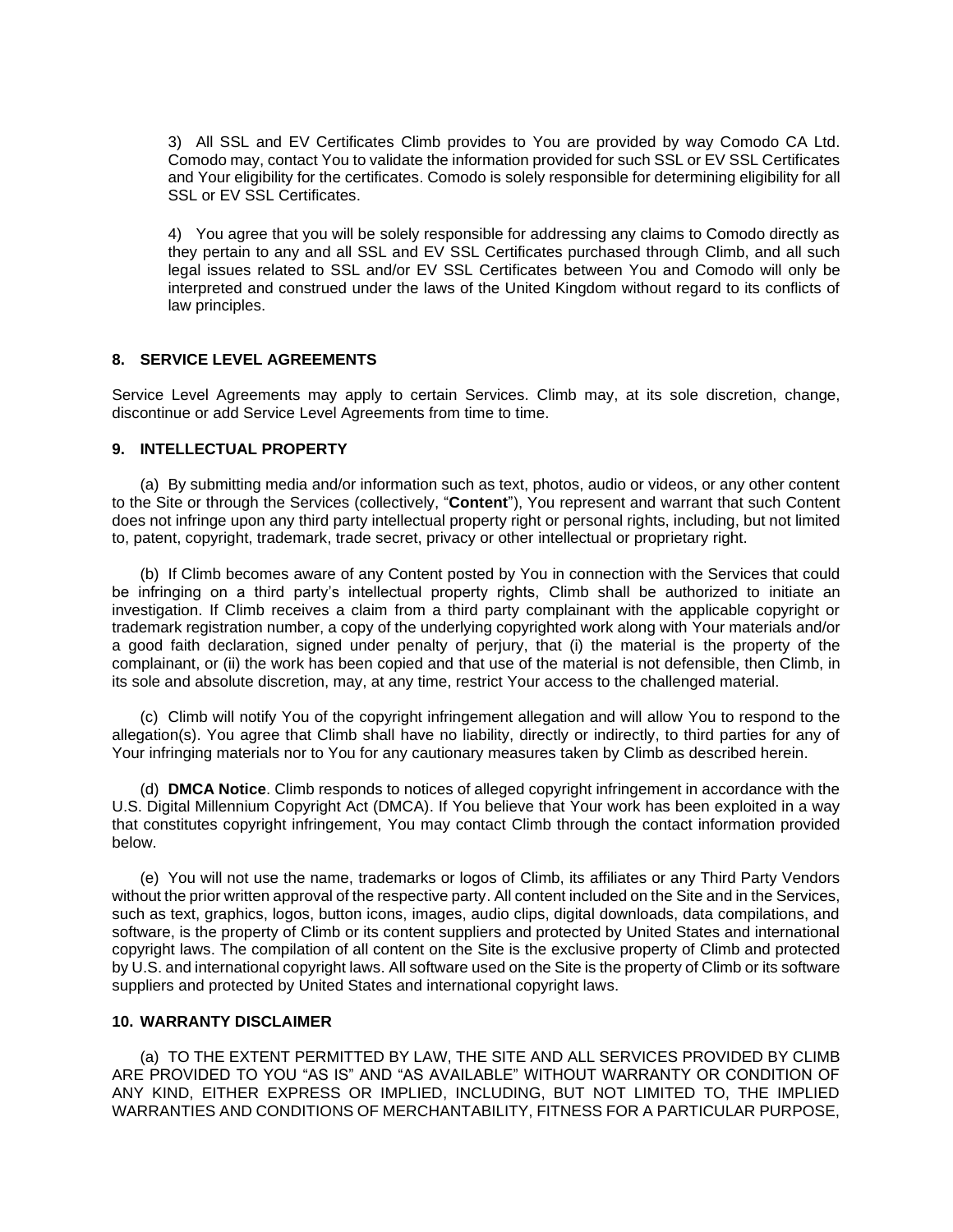QUIET ENJOYMENT, OR NON-INFRINGEMENT.

(b) EXCEPT FOR THE WARRANTIES EXPRESSLY STATED HEREIN, CLIMB DISCLAIMS ALL<br>HER WARRANTIES, EXPRESS OR IMPLIED, INCLUDING THOSE REGARDING OTHER WARRANTIES, EXPRESS OR IMPLIED, INCLUDING THOSE REGARDING MERCHANTABILITY, NON-INFRINGEMENT, TITLE, AND FITNESS FOR A PARTICULAR PURPOSE. THIRD PARTY SERVICES ARE PROVIDED AS-IS, WITHOUT WARRANTY OF ANY KIND, WHETHER EXPRESS OR IMPLIED; ANY WARRANTY FOR THIRD PARTY SERVICES IS PROVIDED, IF AT ALL, BY THE THIRD PARTY VENDOR FOR SUCH SERVICES. CLIMB MAKES NO OTHER REPRESENTATIONS, PROMISES, WARRANTIES OR UNDERSTANDINGS OF ANY KIND RELATING TO THE SITE, SERVICES, INCLUDING THIRD PARTY SERVICES, OR CONTENT UNDER THIS AGREEMENT. FOR CLARITY, CLIMB MAKES NO REPRESENTATIONS OR WARRANTIES THAT YOUR USE OF THE SERVICES WILL COMPLY WITH APPLICABLE LAWS, INCLUDING BUT NOT LIMITED TO THE HEALTH INSURANCE PORTABILITY AND ACCOUNTABILITY ACT OF 1996 ("HIPAA") AND HEALTH INFORMATION TECHNOLOGY FOR ECONOMIC AND CLINICAL HEALTH ("HITECH"), AS THEY MAY BE AMENDED FROM TIME TO TIME, AND ANY REGULATIONS ISSUED THEREUNDER. CLIMB SHALL NOT BE LIABLE TO YOU, YOUR CUSTOMERS OR ANY THIRD PARTY FOR ANY CLAIM OR LIABILITY ARISING FROM OR RELATING TO YOUR USE OF THE INTELLECTUAL PROPERTY, THE SERVICES, INCLUDING THIRD PARTY SERVICES, THE SITE, OR FROM THE MANUFACTURE, USE, IMPORTATION OR SALE OF THE SERVICES, OR FOR ANY CLAIM FOR LOSS OF PROFITS, LOSS OR INTERRUPTION OF BUSINESS, OR FOR INDIRECT, SPECIAL, EXEMPLARY, PUNITIVE, OR CONSEQUENTIAL DAMAGES OF ANY KIND.

(c) You represent and warrant that You are a (i) party doing business, (ii) located in a jurisdiction, and (iii) engaged in activities, such that Climb is not required to obtain any export license, permit or other approval under applicable laws and regulations including but not limited to export control and/or sanctions regulations of any jurisdiction the laws of which may be implicated by the Terms. Furthermore, You acknowledge and agree that Climb has the exclusive authority to monitor such status on a regular basis and, if it should be determined by Climb that You, at any point in time, are in violation of any of these representations and warranties, Climb has the exclusive authority to immediately terminate any and all Service(s) to You (and any accounts You have with Climb) without prior written notice, and You will forfeit any remaining balance on Your account.

(d) Unless otherwise specified in writing by Climb, Climb does not intend uses of the Services to create obligations under HIPAA and makes no representations that the Services satisfy HIPAA requirements. If You or your customer are (or become) a Covered Entity or Business Associate, as defined in HIPAA, You will not and ensure your customer does not use the Services for any purpose or in any manner involving Protected Health Information (as defined in HIPAA) unless you have received prior written consent to such use from Climb.

### **11. INDEMNIFICATION**

You agree to defend, indemnify and hold harmless Climb, its affiliates, and their respective directors, officers, shareholders, employees, agents, licensors and advisors ("**Indemnified Parties**"), from and against any claim, demand, liability, damage, losses, judgments, suit, action, or cause of action, costs and expenses (including, without limitation, reasonable legal fees) arising directly or indirectly out of Your use of the Services or the Site, including, but not limited to (a) Your breach or violation of any provision of the Terms including reasonable attorneys and associated advisor fees and costs, (b) your use of any Service or the Site, including Your publication or use of Content that infringes the intellectual property rights of any third party, including, but not limited to, patent, copyright, and trade secret rights, (c) any action taken by Climb in investigating a suspected violation of the Terms or as result or finding that a violation has occurred, and (d) costs associated with document production, depositions, interrogatories and related demands arising out of private third party, governmental or regulatory claims in connection with the Services or Site to the extent Climb is not a target. For purposes of this indemnity provision, if You are a Climb Channel Solutions Reseller, references to "your" includes You and Your customer(s).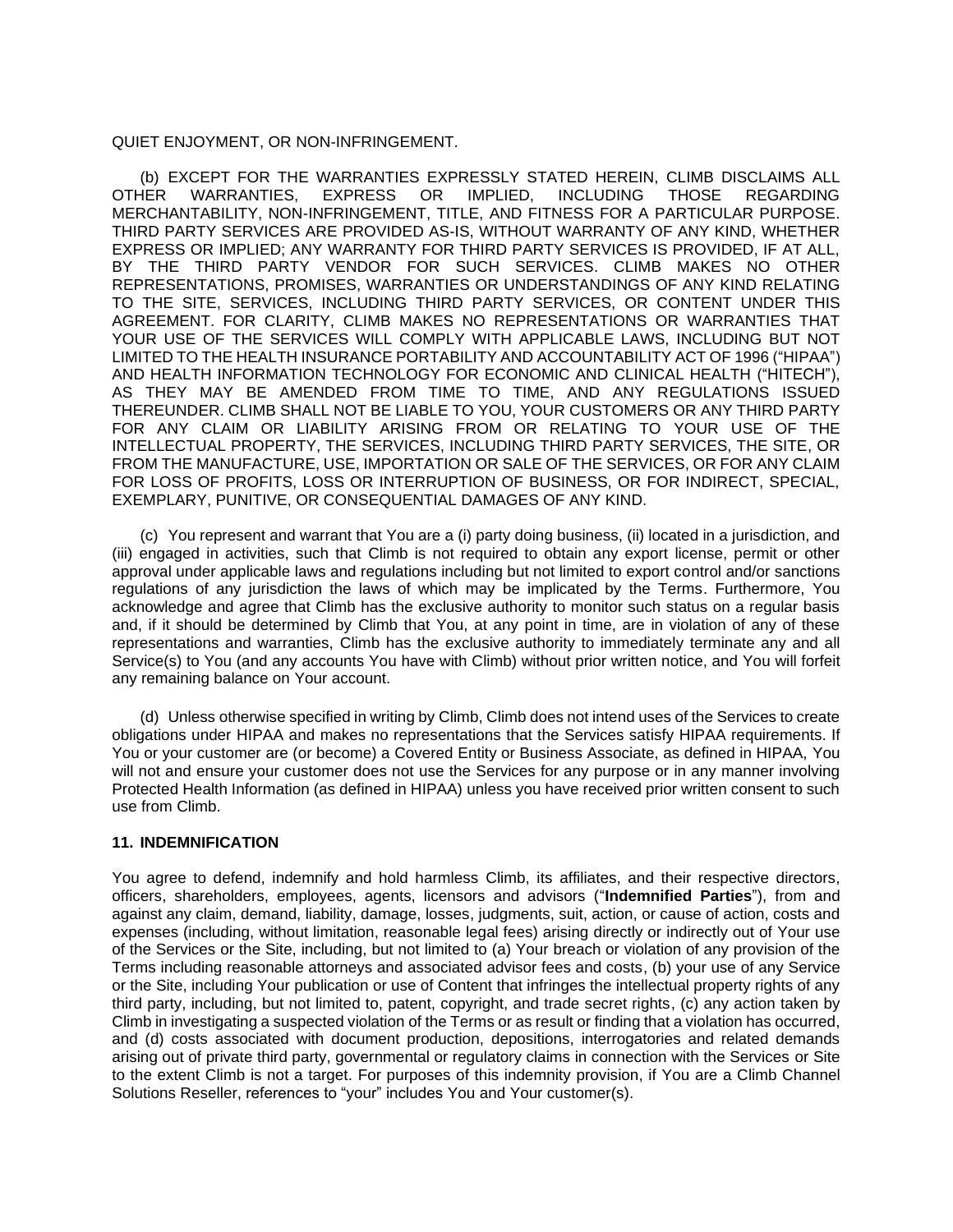### **12. LIMITATION OF LIABILITY**

(a) YOU EXPRESSLY UNDERSTAND AND AGREE THAT IN NO EVENT SHALL THE INDEMNIFIED PARTIES BE LIABLE TO YOU FOR ANY DIRECT, INDIRECT, INCIDENTAL, SPECIAL, CONSEQUENTIAL OR EXEMPLARY DAMAGES, INCLUDING BUT NOT LIMITED TO, DAMAGES FOR LOSS OF PROFITS OR INCOME, GOODWILL, USE, DATA OR OTHER INTANGIBLE LOSSES (EVEN IF THE INDEMNIFIED PARTIES HAVE BEEN ADVISED OF THE POSSIBILITY OF SUCH DAMAGES UNDER CONTRACT, WARRANTY, NEGLIGENCE, STRICT LIABILITY OR ANY OTHER THEORY), RESULTING FROM: (i) THE DISRUPTION, USE OR THE INABILITY TO USE THE SERVICE(S), THE SITE OR ANY CONTENT FOR ANY REASON; (ii) ANY THIRD PARTY CLAIMS THAT THE USE BY YOU OF THE SITE, SERVICE OR THE CONTENT VIOLATES ANY INTELLECTUAL PROPERTY RIGHT; (iii) ANY ACTION TAKEN BY THE INDEMNIFIED PARTIES AS PART OF AN INVESTIGATION INTO A SUSPECTED VIOLATION OF THE TERMS OR AS A RESULT OF ITS CONCLUSION THAT YOU HAVE VIOLATED, OR (iv) ANY OTHER MATTERS RELATING TO THE SERVICE(S), THE SITE OR THE CONTENT.

(b) YOU SPECIFICALLY ACKNOWLEDGE THAT THE INDEMNIFIED PARTIES ARE NOT LIABLE FOR THE DEFAMATORY, OFFENSIVE OR ILLEGAL CONDUCT OF THIRD PARTIES AND THAT THE RISK OF INJURY FROM THE FOREGOING RESTS ENTIRELY WITH YOU. FURTHER, THE INDEMNIFIED PARTIES SHALL HAVE NO LIABILITY TO YOU FOR ANY CONTENT DOWNLOADED FROM THE SERVICE(S). YOU AGREE THAT THE AGGREGATE LIABILITY OF THE INDEMNIFIED PARTIES TO YOU FOR ANY AND ALL CLAIMS UNDER CONTRACT, WARRANTY, NEGLIGENCE, STRICT LIABILITY, OR OTHER THEORY ARISING UNDER THESE TERMS OR FROM ANY OF CLIMB OR AFFILIATE POLICIES OR THE USE OF THE SITE, THE CONTENT, OR THE SERVICES IS LIMITED TO USD\$100.

#### **13. TERM AND TERMINATION**

(a) TERM AND TERMINATION. This Agreement shall commence upon Your initial visit to the Site and will remain in force until Your use of the Site and all of Your subscription to Services end i.e. terminate or expire. The initial Term of any subscription for Services will be the Term specified during the registration process for such Service with Climb through the Site. Unless expressly terminated as set forth herein, the subscription to any Service will automatically renew for additional Terms at a period equal to the initial term for such Service. You may terminate the subscription to any Service by providing Climb written notice of such termination at least thirty (30) days prior to the end of the then-current Term for such Service.

(b) EFFECT OF TERMINATION OF SERVICE. Upon expiration or other termination of the Service(s) for any reason as permitted in this Agreement, You must stop using, and Climb will stop providing, the terminated Service(s). In the event of such termination, Climb will not nor be obligated to refund any prepaid fees for such Service and You will be responsible for all subscription fees until the end of the subscribed to Term. Climb may terminate this Agreement and any Service subscription at any time for any reason, or no reason, without providing any advance notice to You.

(c) SURVIVAL. Upon termination of Service(s) for any reason, You agree that You will immediately pay all amounts owed to Climb for Service(s). Any provision required by its construction or required for rights and obligations enforcement, shall survive termination, including, but not limited to, the indemnity provisions, limitations of liability and the survival terms and this Section 13 (Term and Termination).

## **14. PRIVACY**

By using the Services, You agree that Climb may use such data in accordance with Climb's Privacy Policy, available at [here.](https://www.climbcs.com/site/content/terms) Your use of Third Party Vendor Services may also be subject to the privacy policies of the Third Party Vendor.

If You are a Climb Channel Solutions Reseller, You agree that You have received proper consent from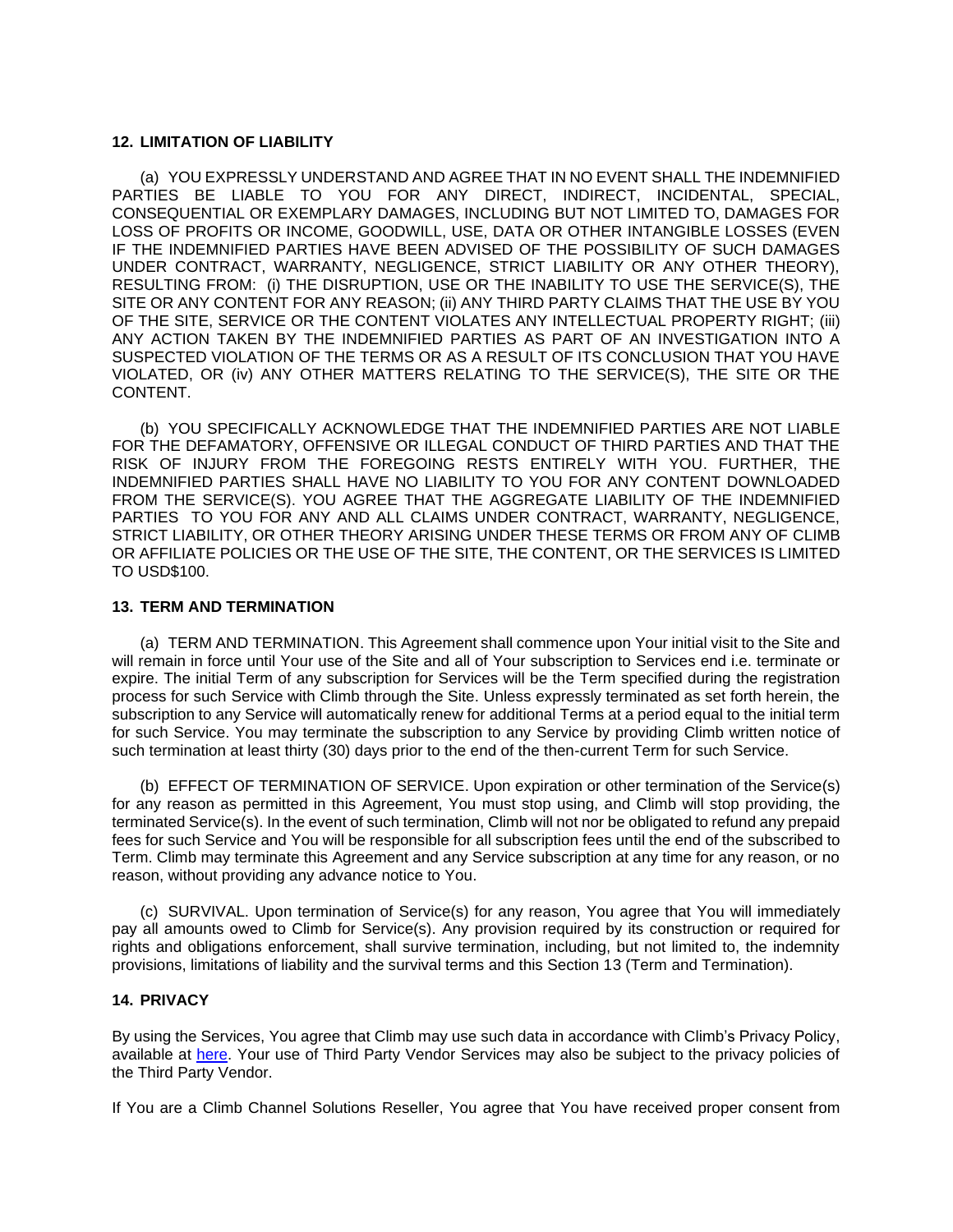Your customers to provide their information to Climb for use in connection with Services.

#### **15. GENERAL PROVISIONS**

(a) ASSIGNMENT. You may not assign Your rights or obligations, whether by operation of law or otherwise without Climb's prior written consent, and any such act by You will be void.

(b) NOTICE. Except as otherwise provided herein, all notices shall be in writing and deemed given upon: (i) personal delivery; (ii) when received by the addressee if sent by a nationally recognized overnight courier (receipt requested); (iii) the second business day after mailing; or (iv) the first business day after sending by email, except that email shall not be sufficient for notices of termination or regarding a claim. Notices to You will be sent to Your email address that Climb has on file. It is important that You address is up to date. Notices to Climb must be sent to:

| Email:   | Charles@ClimbCS.com              |
|----------|----------------------------------|
| Address: | Climb Legal Department           |
|          | <b>ATTN: Charles Bass</b>        |
|          | 4 Industrial Way West, Suite 300 |
|          | Eatontown, NJ 07724              |

(c) FORCE MAJEURE. Climb will not be liable or responsible to you, nor be deemed to have defaulted under or breached this Agreement, and will be excused from performance in the event of any failure or delay in fulfilling or performing any term of this Agreement or its performance of the Services, when and to the extent such failure or delay is caused by or results from acts beyond Climb's reasonable control, including without limitation: domain name server or instant messaging issues, strikes, lock-outs or other industrial disputes (whether involving its own workforce or a third party's), trespassing, sabotage, theft or other criminal acts, by requirement of law, regulation, order or other governmental action, failure of energy sources or transport network, acts of God, war, terrorism, riot, civil commotion, interference by civil or military authorities, national or international calamity, armed conflict, malicious damage, breakdown of plant or machinery, nuclear, chemical or biological contamination, explosions, collapse of building structures, fires, floods, storms, earthquakes, epidemics or similar events, natural disasters or extreme adverse weather conditions.

(d) NO WAIVER AND AMENDMENT. Climb will not be considered to have waived any of its rights or remedies described in the Terms of Service unless such waiver is in writing and signed by an authorized representative of Climb. No delay or omission by Climb in exercising Climb rights or remedies will impair or be construed as a waiver. Any single or partial exercise of a right or remedy by Climb will not preclude further exercise of any other right or remedy. Climb failure to enforce the strict performance of any provision of the terms and conditions in the Terms of Service will not constitute a waiver of Climb right to subsequently enforce such terms and conditions.

(e) RELATIONSHIP OF THE PARTIES. You and Climb are independent contractors to each other. Nothing in the Agreement will be interpreted to create a partnership, joint venture, agency, fiduciary or trustee relationship. You will not have any right or authority to assume or create any obligation of any kind expressed or implied in the name of or on behalf of Climb. Climb may at any time subcontract any or all of Climb obligations hereunder to any third party.

(f) GOVERNING LAW; VENUE; TIME FOR BRINGING ACTION. This Agreement will be governed by, subject to, and interpreted in accordance with the laws of the State of New York USA, without regard to conflict of laws principles. You hereby irrevocably consent to the nonexclusive jurisdiction of, and venue in, any federal or state court of competent jurisdiction located in New York, New York, for the purposes of adjudicating any action or proceeding to enforce the Agreement. To the extent permitted by law, choice of law rules and the United Nations Convention on Contracts for the International Sale of Goods will not apply. No cause of action arising under or relating to this Agreement may be brought by You more than one (1) year after it first occurs.